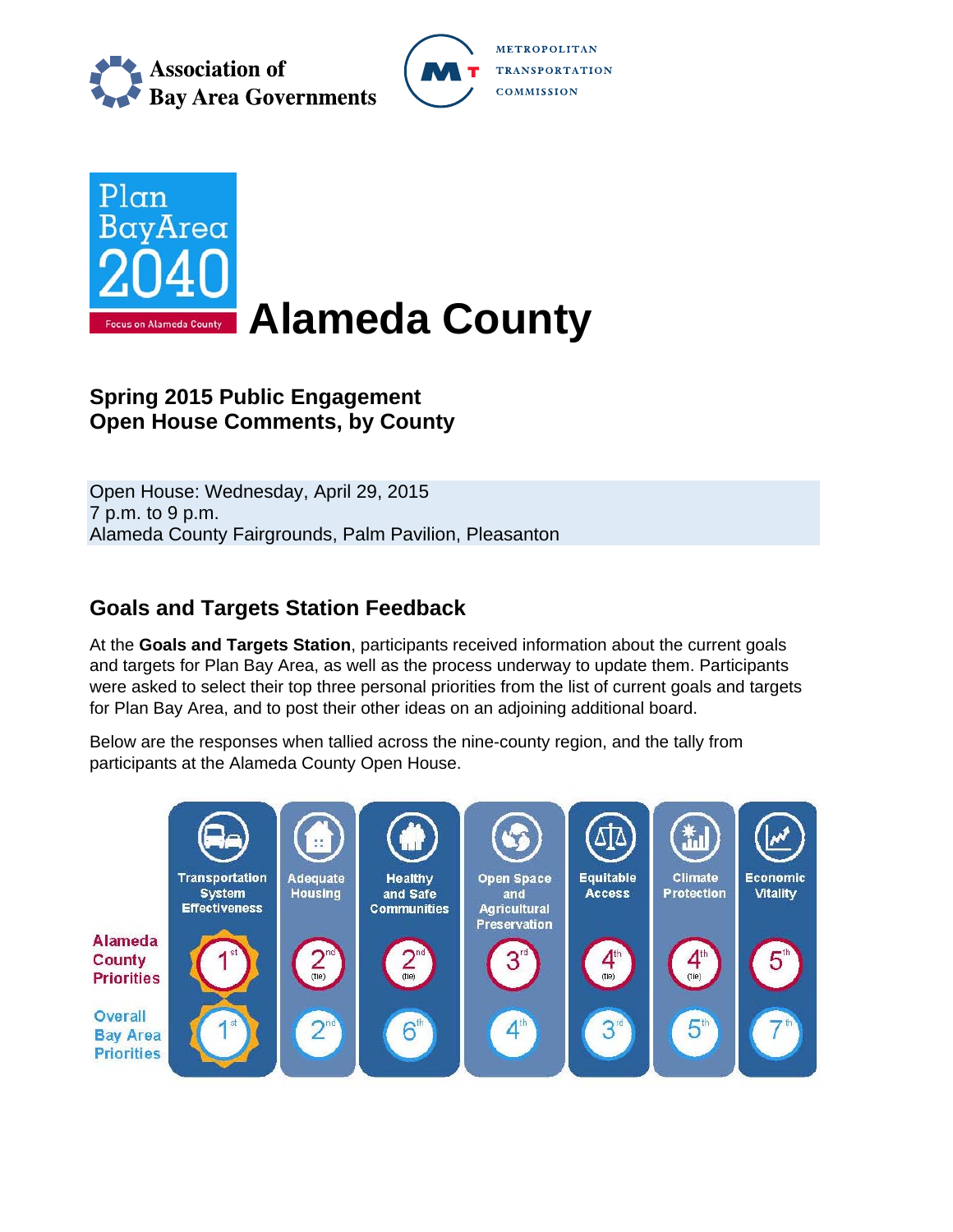#### Question**: Is anything missing from these goals?** *Below are responses from Alameda County.*

#### Seismic Safety

Regional trails for healthy communities

Local jobs

Water (plus another vote for this)

Jobs-housing balance to reduce commute trips

How is "adequate" housing defined?

Interaction of goals for livability/sustainability and safety

### Question**: What are the biggest challenges facing your community? The Bay Area?**  *Below are responses from the Alameda County Open House.*

Affordable housing and housing insecurity. I have had two wrongful evictions in a row for a landlord to raise rent. I live in Oakland and Berkeley. I can hardly afford a studio anymore.

I am so supportive of infill and TOD, but it's unfair to do these projects without sufficient investment in affordable units and mechanisms to stabilize low-income tenants.

Loss of redevelopment agencies/lack of funding to accomplish goals at local government level

Soft-story buildings

Preserve agricultural land to provide healthy, locally-grown produce.

Loss of housing \$

Lack of funding to implement jobs housing balance

**Gentrification** 

Jobs and housing

Youth involvement

AC Transit is a nightmare

Education

Job training access

Affordable housing

Jobs

Jobs and housing connection

#### Question**: What are your ideas for solving these challenges?**

*Below are responses from the Alameda County Open House.*

Lobbying to make it easier for cities to have rent control with teeth by overturning bad laws

Provide more funding for PCAs that specifically target farm and ranch land

Funding for PDAs should specifically incentivize policy proposals for general and affordable housing

Must develop goals/targets for: near term (5-10 years), medium term (11-19 years), long term (20-25 years)

Community land trusts to encourage affordable housing

Prioritize economic justice/equity first

Incentives for rent-controlled housing near transit

Jobs-housing balance solves improves economic vitality and adequate housing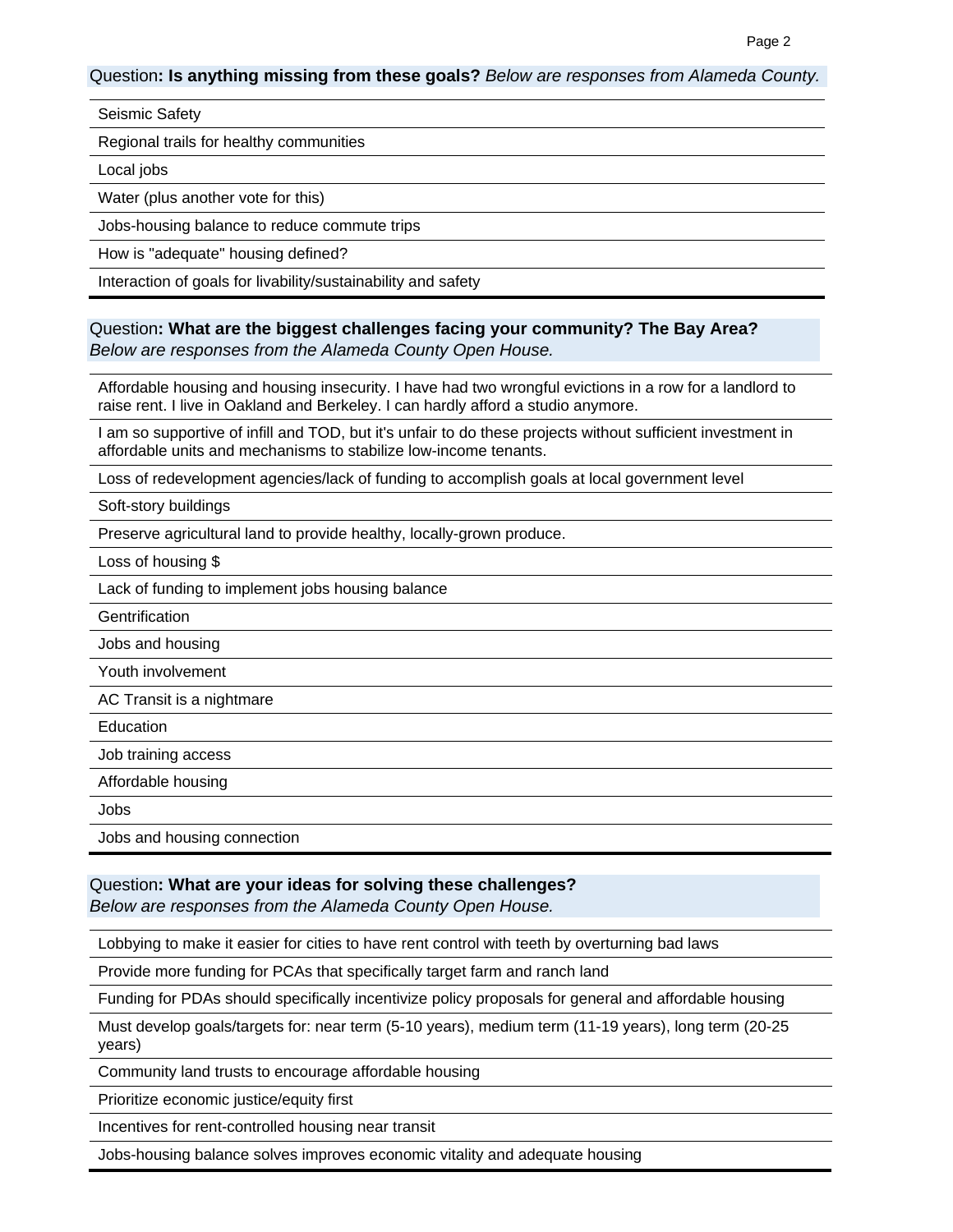## **Transportation Station Feedback**

How should we support the mobility needs of Bay Area residents now and over the next quartercentury? The Transportation Station included displays about currently planned local and regional transportation projects (highways, public transit, bicycle/pedestrian, local road improvements, etc.). On an accompanying board, participants were asked to post ideas for new projects, then to share their biggest transportation challenges and offer solutions for improving their trips.

### Question**: What projects are missing? What would make it easier for you to get where you need to go?** *Below are responses from the Alameda County Open House.*

Better bus access

BART to Livermore

Improve LAVTA -- More frequency on buses

Secure bicycle parking at major transit stations

True rail transit linked around entire Bay

More transit "distribution" or fanning out within major hubs (SF, San Jose, Oakland)

More dense housing near transit with services in walking distance

Bicycle parking expansion

Very few local streets and roads shown on TIP list

Please invest in local streets and roads where most of us drive

More BART cars/maintenance of BART cars, especially air conditioning

Direct buses to BART from Livermore hourly! Weekend/holidays included.

Reduce traffic and speeding auto

BART to Livermore and beyond

We need to consider mitigating cars

BART to ACE station Livermore

BART down the 680

Safe Routes to Schools, transit and parks makes it easier to travel in our cities

No BART to Livermore. Put the billions into ACE.

Upgrade ACE and take it across the Dumbarton Rail Bridge

Direct bus connection Livermore/Pleasanton and Silicon Valley

Better (faster, reliable, clean and safe) connections between BART and transit stops.

More robust BRT system on regional scale.

Lack of carpool lane on 680N over Sunol Grade

BART to Livermore

Potholes on roadways

Lack of good mass transit options that do not take hours to final destination

Lake Merritt is a profoundly underused area. A streetcar that loops around the Lake ("the Loop") would make a profound contribution to infill in that area and make it a much more special destination for Oakland.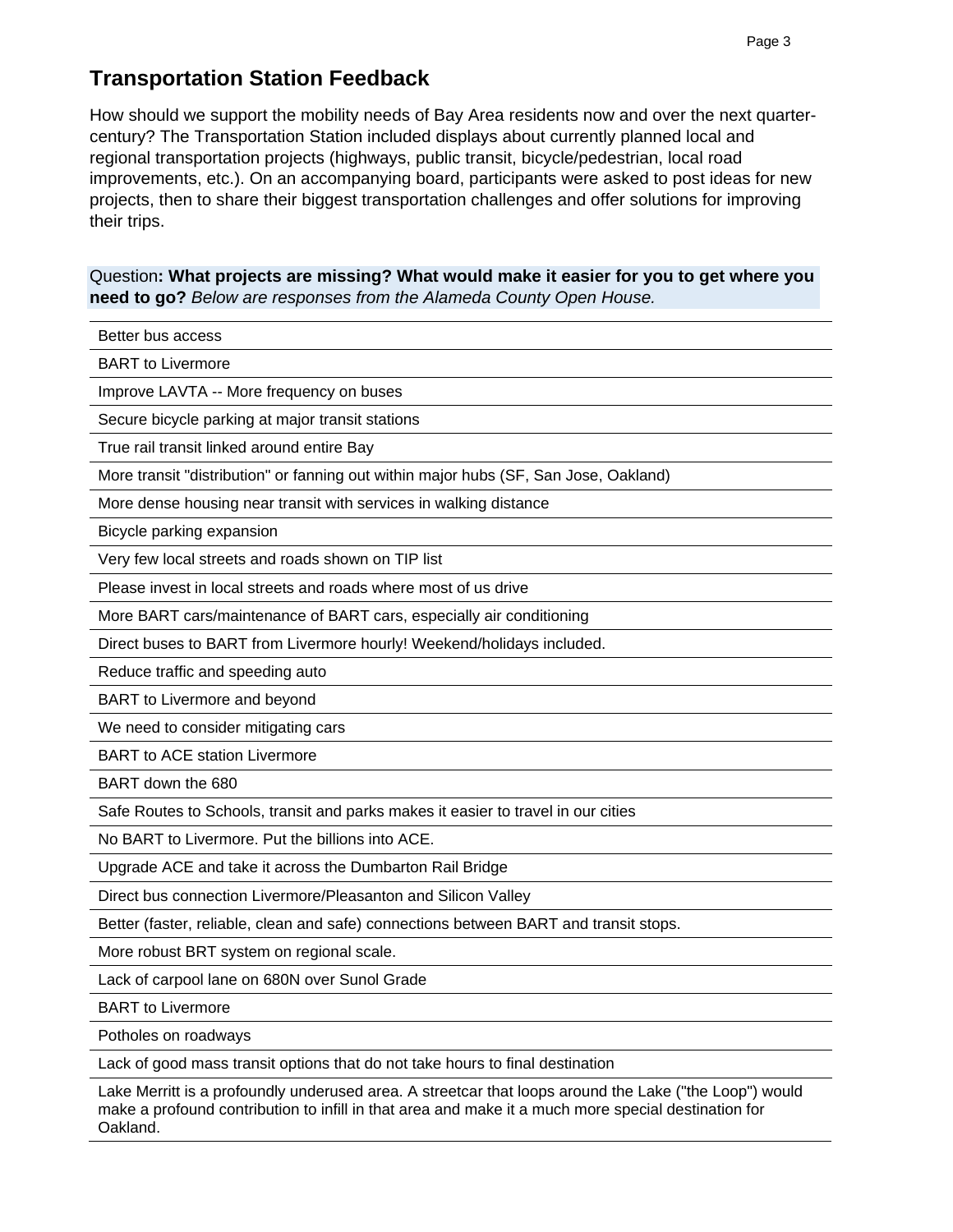The North and East sides of Lake Merritt and Piedmont Avenue need to be connected to rail-based transit - transit that is more reliable than AC Transit's pathetic service and transit that businesses and developers would be certain would stick around.

I don't own a car and live in the East Bay. I am completely unable to go hiking or visit friends in the North Bay.

How is it possible that BART doesn't make a complete loop through the South Bay and Peninsula? Having to switch between BART, Caltrain and VTA is a major discouragement to commuting by transit.

### Question**: What are the biggest transportation challenges in your town? In the Bay Area? What would make it better?** *Below are responses from the Alameda County Open House.*

Regional Rapid Highway Bus Rapid Transit serving the underserved commuter corridors

Making bikes and pedestrians more of a priority than vehicles

Running a minute or two behind and there is a timed transfer coming up, the driver will call the other bus and ask them to wait

Slow traffic and create pedestrian access

Clipper for all transportation and more easy connections between modes

Stop expanding BART until current service is sufficient for current ridership

Connecting open space like Niles Canyon to existing bike networks. Include Class A bike trail through Niles Canyon.

AC Transit: There is no predictable schedule.

AC Transit: GPS (NextBus) often does not work.

AC Transit: The system has the rudest bus drivers I have ever met (compared to Boston, NYC, DC suburbs, Portland Oregon). What are their bosses doing to them?

AC Transit: There is no policy for buses to wait when they are ahead of schedule. This leads to longer waits for passengers because they can't trust the schedules and pile ups of passengers that then slow down the next bus, causing the third bus in line to have no passengers and go too fast, keeping the whole cycle going. It's a mess.

AC Transit: Bus drivers should have a means to communicate with other drivers. In Boston, when a bus is running a minute or two behind and there is a timed transfer coming up, the driver will call the other bus and ask them to wait.

Highway 238 carries every truck from Central Valley in and out of Bay Area. It plugs up every day and people get off and use surface streets through Castro Valley, San Lorenzo, Ashland and Cherryland. These communities need help supporting the traffic impact and community disruption and health impact of vehicles moving through and roadbed.

# **Looking Ahead Station Feedback**

To plan for how best to invest in transportation and housing in the future, local agencies, regional agencies, private businesses and community organizations need information on what to expect: Who will live in the Bay area and where? Where will they work? What kinds of jobs and incomes will be available?

At the Looking Ahead Station, participants received information on how ABAG develops population and economy forecasts, as well as how past projections compared to actual numbers. Participants were asked to share their feedback on two key questions: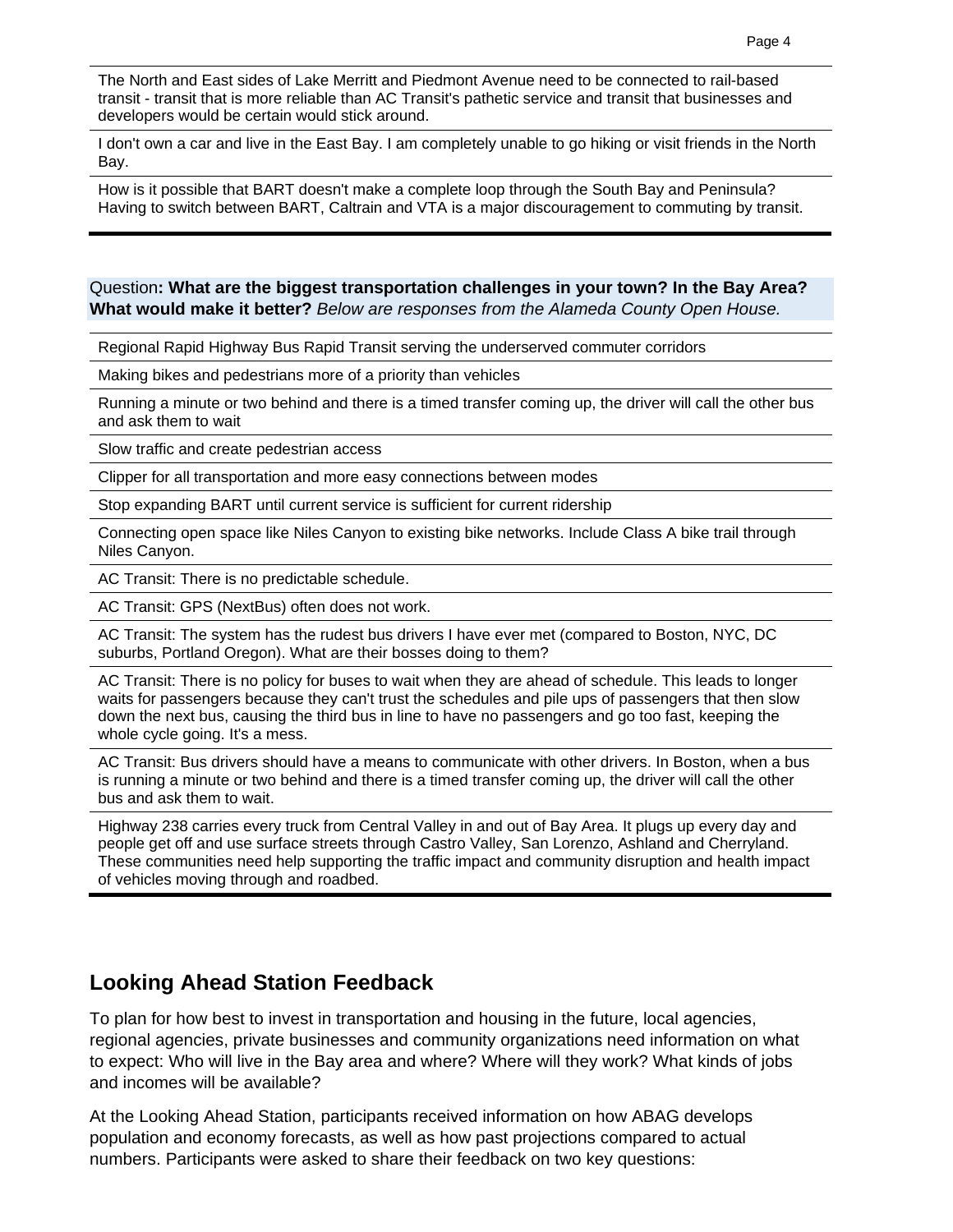### Question**: What possibilities most excite you (about the future of your community)?**  *Below are responses from the Alameda County Open House.*

Massive public transportation projects that allow everyone to walk to work

Make driving more difficult

Walking, biking to transit, parks and schools

Gray water systems in all housing units to save water

Preserving agricultural land

Get folks out of cars

Bring back street cars

Question**: What concerns you about the future of your community?** *Below are responses from the Alameda County Open House.*

Water supply

Adequate mass transit

Forecasting is great - but presentation is not clear about what feedback you are asking for.

Political consensus to make choices that benefit the "commons" - the greater good.

Poor road and bridge infrastructure

Suburban sprawl

Job-housing balance in each city should be 50:50

Jobs in the Tri-Valley

## **Feedback Via Written Comment Forms**

Some participants submitted additional comments via a comment form available at the open houses. *Below are comments received at the Alameda County Open House.*

The citizens of Livermore have been paying for BART for over 40 years and there have been three extensions built that were not even in the original plan. Two of those extensions were not even in the BART District. BART should look for money to bring BART past Isabel to the base of the Altamont so that it will connect with the ACE train. They found the money for the other extensions. It's time for BART to do something for Livermore.

Have the Live.Work.Play. Map in an online format.

Encourage people to respond to or provide a link for people to give their comments online so they don't have to come to the meeting (do this for email invite)

Partner with businesses near BART to host your meeting at one of their offices. Advertise your meetings on the different Bay Area transit lines.

You guys rock!

San Jose to Modesto Sky-Tram. Like NYC's Roosevelt Island Tram.

We need more time to give input to PCA plans and to apply for grant funding.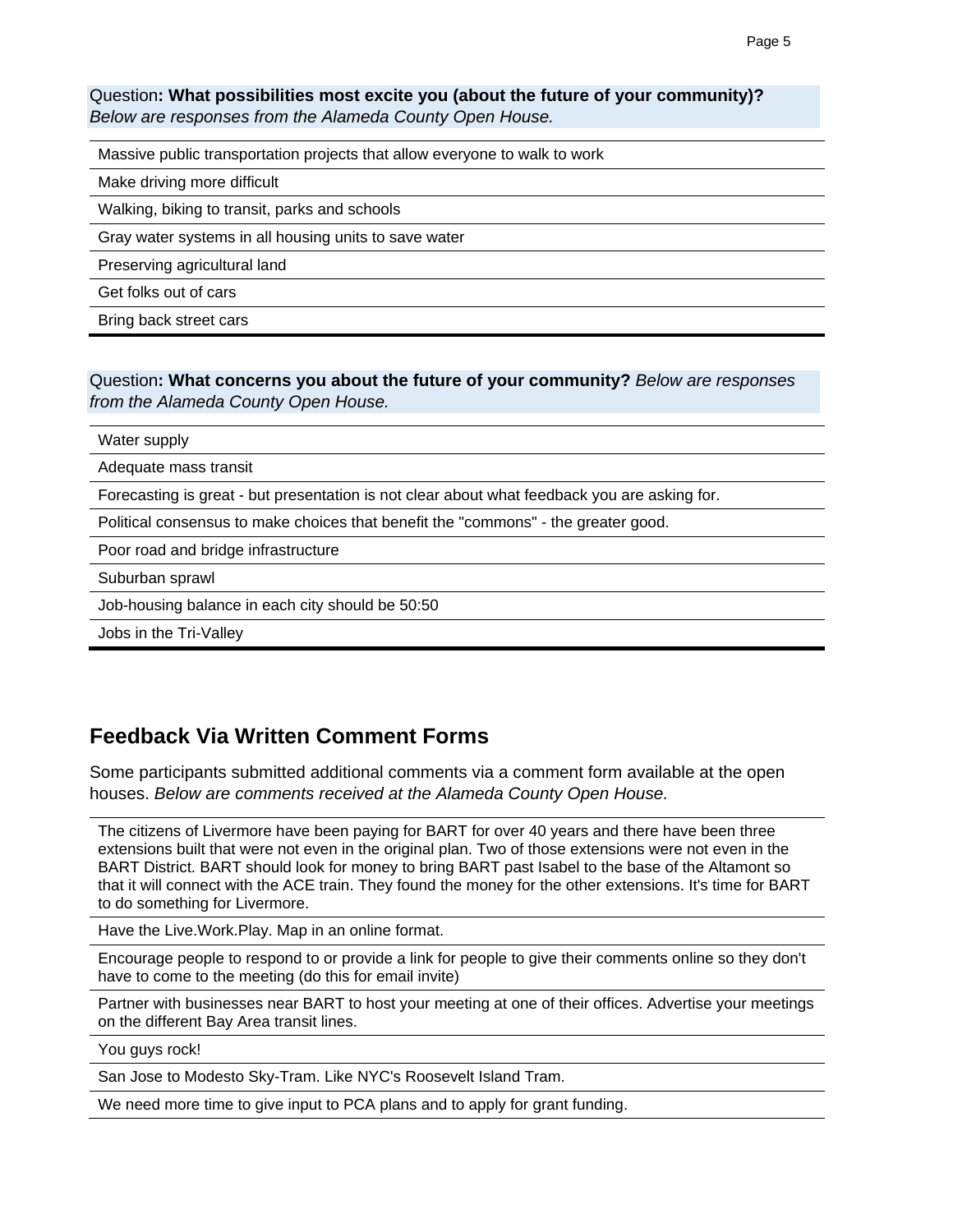Great forum. The setup of having each station accessible at any time with sticky notes to voice personal opinions is a fantastic way to educate the public. Make people [not legible] and make people feel heard without subjecting everyone else to every individual comment.

A very good format with enthusiastic guides and participants. I was worried about the Agenda 21 crowd, but this format encourages constructive commentary, so good job. A little difficult getting some questions answered but that was mainly because so many had a lot to say. Maybe could use more information on how to become involved at the city level because so many planning decisions, especially for housing, are at the city council level.

Location for these open houses should be more accessible to people - accessible to public transit.

Y'all so cool.

The transportation system should be able to accommodate people over 50 as the population ages.

We're interested in what the projections are for N/W Oakland for the next 30 years?

What should be the planning process for schools?

Small can be beautiful, too! E.g., smaller apartments, smaller apartments, smaller rooms, etc. However, with bigger community groundspace with nature for all to share. P.S. Porches are good…

The City of Oakland has many challenges. In the past neighborhoods have been heavily influenced by issues involved in the 2040 Bay Area Plan. In the future for a meeting it would be helpful to have a planner whose expertise is focused on neighborhoods and how they can evolve or be maintained as desirable places to live.

My neighborhood is already congested. The land use was not mitigated well and the process far from transparent. My neighborhood in Livermore is already stacked and packed. Build this outside of Springtown. We have 100s of dwellings in less than a 1/4 mile - these homes have two roads exiting this neighborhood and there is already traffic gridlock. Stop the building of 58 homes on Los Flores and Bluebell. This is overkill.

I think this is a really awesome environment. It is really awesome to know what a community will look like in 25 years. Thank you for this space. I am a sophomore in college. I am currently enrolled in Stanford University. All my hard work is definitely paying off. Thank you for this [not legible].

Hello. My name is Lizbeth and I am a junior at Oakland High School. I am very concerned about the price of housing. It should be affordable to all because everyone deserves a place to live. Also as a student who takes the bus to and from school, I have trouble taking the bus because there are too many students and not enough buses.

Please, please, please figure out a way to help Oakland invest in affordable housing. As a regional agency, is there any authority you have to establish some sort of tax or revenue sharing policy that forces tech businesses and very high income earners to invest in affordable housing? Their presence is clearly the cause of two wrongful evictions I have experienced so landlords could raise rent. And now I'm looking for housing that costs about 160% of what I was paying before the first one. Property managers are telling me their buildings are filling up with tech workers and that's why rents are spiking. This is a really serious problem. I don't mean to waste your time with a sob story. But I think this is an illustration of the severity of the problem.

More fixed transit in Berkeley-Oakland and the surrounding communities.

Strategies that help protect farm and ranch land (and farmers and ranchers).

Foster a dialogue about regional tax sharing. People want investment and more housing in existing urban areas like Oakland. They don't want "more population" in their Dublin's and Pleasanton's and Napa's. Politically, these communities would support putting their tax dollars into housing being built elsewhere (Oakland) instead of into extending infrastructure for sprawl. Who else is in a position to foster this conversation besides ABAG?

Thank you for your work!

Plan Bay Area and all other ABAG organizations are in the position to guide and broaden planning and thinking for affordable housing for middle income residents. They are falling through the cracks and struggling. Involve more residents in the conversation. This is a problem - how to provide more housing that is close to work places without it being inhuman in scale. Why not pose the problem to the public? What are other countries doing and have done about this problem?